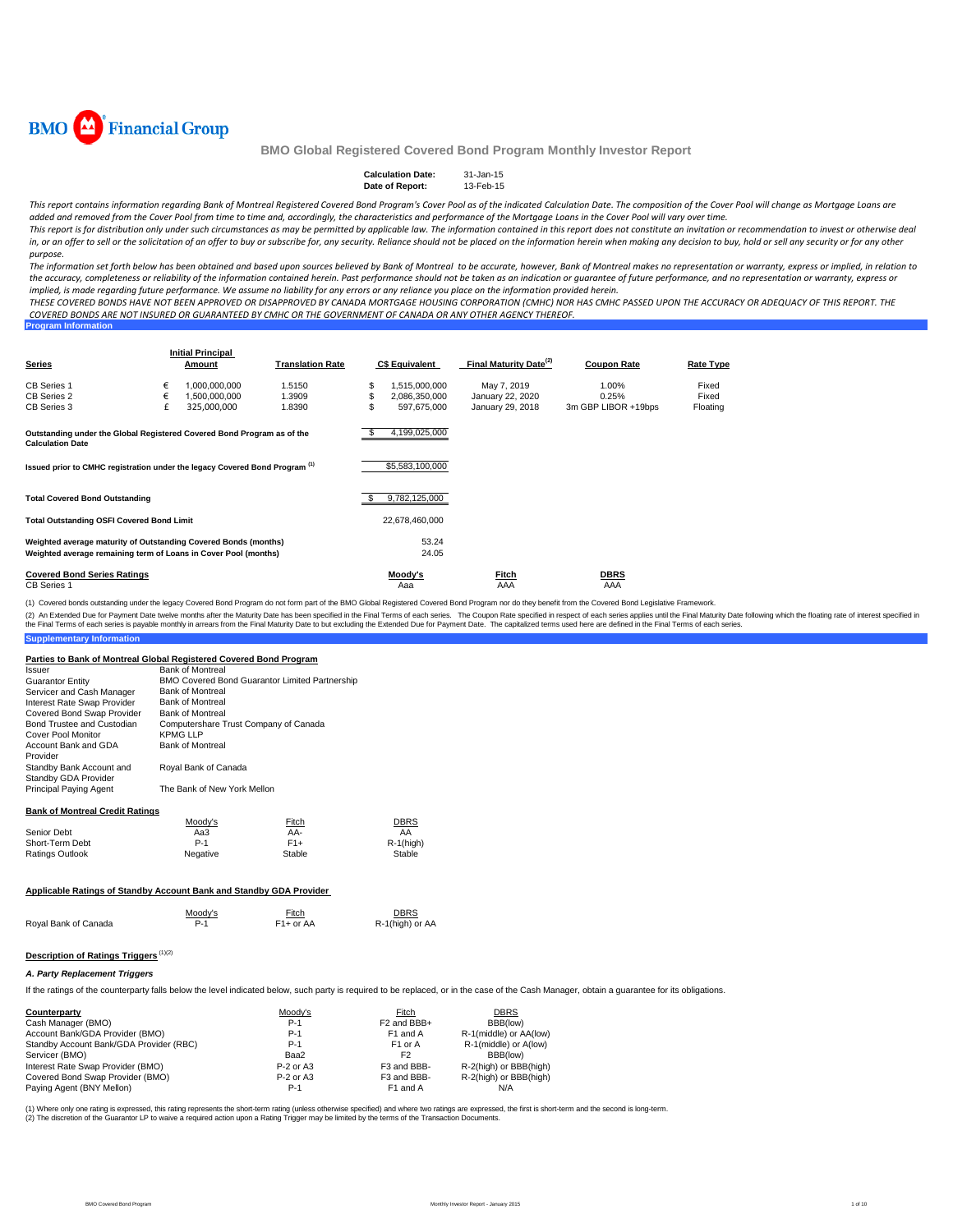

|                                                                                                                                                                                                                                                                                                                                                                    |                                          | <b>Calculation Date:</b><br>Date of Report: | 31-Jan-15<br>13-Feb-15                                            |                                                                                                                                                                                                                                                                                                                                                                                                                                                                                                                                                                                                                                                                                                    |
|--------------------------------------------------------------------------------------------------------------------------------------------------------------------------------------------------------------------------------------------------------------------------------------------------------------------------------------------------------------------|------------------------------------------|---------------------------------------------|-------------------------------------------------------------------|----------------------------------------------------------------------------------------------------------------------------------------------------------------------------------------------------------------------------------------------------------------------------------------------------------------------------------------------------------------------------------------------------------------------------------------------------------------------------------------------------------------------------------------------------------------------------------------------------------------------------------------------------------------------------------------------------|
| <b>B. Summary of Specific Rating Trigger Actions</b><br>I) The following actions are required if the Cash Manager (BMO) undergoes a downgrade below the stipulated rating:                                                                                                                                                                                         |                                          |                                             |                                                                   |                                                                                                                                                                                                                                                                                                                                                                                                                                                                                                                                                                                                                                                                                                    |
|                                                                                                                                                                                                                                                                                                                                                                    | Moody's                                  | Fitch                                       | <b>DBRS</b>                                                       |                                                                                                                                                                                                                                                                                                                                                                                                                                                                                                                                                                                                                                                                                                    |
| a) The Servicer will be required to direct amounts received<br>directly into the GDA Account (or Standby GDA Account if<br>applicable) within 2 Canadian business days and the Cash<br>Manager shall immediately remit any funds held at such<br>time for or on behalf of the Guarantor directly into the GDA<br>Account                                           | $P-1$                                    | F <sub>1</sub> or A                         | R-1(middle) or AA(low)                                            |                                                                                                                                                                                                                                                                                                                                                                                                                                                                                                                                                                                                                                                                                                    |
| II) The following actions are required if the Servicer (BMO) undergoes a downgrade below the stipulated rating:                                                                                                                                                                                                                                                    |                                          |                                             |                                                                   |                                                                                                                                                                                                                                                                                                                                                                                                                                                                                                                                                                                                                                                                                                    |
|                                                                                                                                                                                                                                                                                                                                                                    | Moody's                                  | Fitch                                       | <b>DBRS</b>                                                       |                                                                                                                                                                                                                                                                                                                                                                                                                                                                                                                                                                                                                                                                                                    |
| a) The Servicer will be required to direct amounts received<br>to the Cash Manager, or GDA as applicable                                                                                                                                                                                                                                                           | $P-1$                                    | F <sub>1</sub> or A                         | R-1(middle) or BBB(low)                                           |                                                                                                                                                                                                                                                                                                                                                                                                                                                                                                                                                                                                                                                                                                    |
| III) The Swap Provider is required to transfer credit support or transfer all of its rights and obligations to a replacement third party, or to<br>obtain a guarantee of its rights and obligations from a third party, if the Swap Provider undergoes a downgrade below the stipulated rating:<br>a) Interest Rate Swap Provider<br>b) Covered Bond Swap Provider | $Modv's^{(3)}$<br>P-1 or A2<br>P-1 or A2 | Fitch<br>F1 and A<br>F1 and A               | <b>DBRS</b><br>R-1(middle) or A (high)<br>R-1(middle) or A (high) |                                                                                                                                                                                                                                                                                                                                                                                                                                                                                                                                                                                                                                                                                                    |
| IV) The following actions are required if the Issuer (BMO) undergoes a downgrade below the stipulated rating:                                                                                                                                                                                                                                                      |                                          |                                             |                                                                   |                                                                                                                                                                                                                                                                                                                                                                                                                                                                                                                                                                                                                                                                                                    |
|                                                                                                                                                                                                                                                                                                                                                                    | Moody's                                  | Fitch                                       | <b>DBRS</b>                                                       |                                                                                                                                                                                                                                                                                                                                                                                                                                                                                                                                                                                                                                                                                                    |
| a) Mandatory repayment of the Demand Loan                                                                                                                                                                                                                                                                                                                          | N/A                                      | F <sub>2</sub> or BBB+                      | N/A                                                               |                                                                                                                                                                                                                                                                                                                                                                                                                                                                                                                                                                                                                                                                                                    |
| b) Cashflows will be exchanged under the Covered Bond<br>Swap Agreement (to the extent not already taking place)                                                                                                                                                                                                                                                   | Baa1                                     | BBB+                                        | BBB(high)                                                         |                                                                                                                                                                                                                                                                                                                                                                                                                                                                                                                                                                                                                                                                                                    |
| c) Transfer of title to Loans to Guarantor <sup>(4)</sup>                                                                                                                                                                                                                                                                                                          | A <sub>3</sub>                           | BBB-                                        | BBB(low)                                                          |                                                                                                                                                                                                                                                                                                                                                                                                                                                                                                                                                                                                                                                                                                    |
| <b>Events of Defaults &amp; Test Compliance</b><br>Asset Coverage Test (C\$ Equivalent of Outstanding<br>Covered Bond < Adjusted Aggregate Asset Amount)<br><b>Issuer Event of Default</b><br>Guarantor LP Event of Default                                                                                                                                        |                                          | Pass<br>No<br>No                            |                                                                   |                                                                                                                                                                                                                                                                                                                                                                                                                                                                                                                                                                                                                                                                                                    |
| (3) If no short term rating exists, then A1                                                                                                                                                                                                                                                                                                                        |                                          |                                             |                                                                   |                                                                                                                                                                                                                                                                                                                                                                                                                                                                                                                                                                                                                                                                                                    |
|                                                                                                                                                                                                                                                                                                                                                                    |                                          |                                             |                                                                   | (4) The transfer of registered title to the Loans to the Guarantor may be deferred if (A) satisfactory assurances are provided to the Guarantor and the Bond Trustee by The Office of the Superintendent of Financial Institut<br>authority having jurisdiction over the Seller permitting registered title to the Loans to remain with the Seller until such time as (i) the Loans are to be sold or otherwise disposed of by the Guarantor or the Bond Trustee<br>respective obligations under the Transaction Documents, or (ii) the Guarantor or the Bond Trustee is required to take actions to enforce or otherwise deal with the Loans, and (B) each of the Rating Agencies has confirmed t |

downgrade its then current ratings of the Covered Bonds as a result of such deferral.

| (Applicable to Hard Bullet Covered Bonds) |                |       |                                   |  |
|-------------------------------------------|----------------|-------|-----------------------------------|--|
| <b>Pre-Maturity Required Ratings</b>      | <u>Moody's</u> | Fitch | $DBRS^{(1)}$<br>A(high) or A(low) |  |

Following a breach of the Pre-Maturity test in respect of a Series of Hard Bullet Covered Bonds, and unless the Pre-Maturity Liquidity Ledger is otherwise funded from the other sources,<br>the Partnership shall offer to sell

(1) In the case of DBRS, if Final Maturity Date is within six months of the Pre-Maturity Test Date, then A(high), otherwise A(low).

| <b>Reserve Fund</b>                                                           |         |       |             |
|-------------------------------------------------------------------------------|---------|-------|-------------|
| <b>Reserve Fund Required Amount Ratings</b>                                   | Moody's | Fitch | DBRS        |
| Senior                                                                        |         | А     | A(low)      |
| Short Term                                                                    | P-1     | F1    | R-1(middle) |
| Are the ratings of the Issuer below the Reserve Fund Required Amount Ratings? |         | No    |             |

If the ratings of the Issuer fall below the Reserve Fund Required Amount Ratings, then the Guarantor shall credit or cause to be credited to the Reserve Fund funds up to an amount equal to the Reserve Fund Required Amount.

Reserve Fund Required Amount: Nil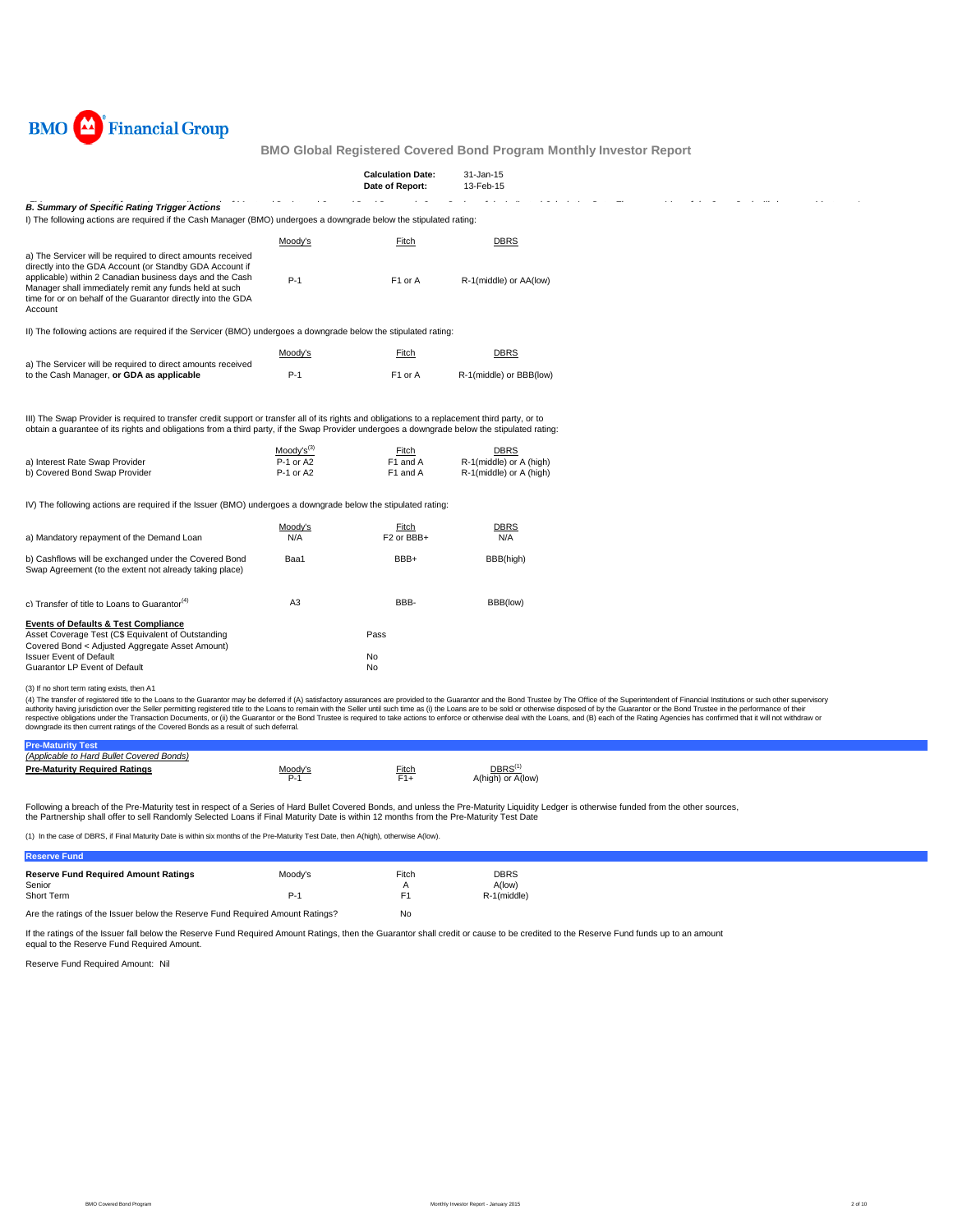

|                                                                                                                                                                                                                                           |     | <b>Calculation Date:</b><br>Date of Report: | 31-Jan-15<br>13-Feb-15                          |                 |                                |  |
|-------------------------------------------------------------------------------------------------------------------------------------------------------------------------------------------------------------------------------------------|-----|---------------------------------------------|-------------------------------------------------|-----------------|--------------------------------|--|
| <b>Asset Coverage Test</b>                                                                                                                                                                                                                |     |                                             |                                                 |                 |                                |  |
| <b>C\$ Equivalent of Outstanding Covered Bonds</b>                                                                                                                                                                                        |     | 4,199,025,000                               |                                                 |                 |                                |  |
| $A^{(1)}$ = Lesser of (i) Sum of LTV adjusted outstanding principal balance and (ii)<br>Sum of Asset percentage adjusted outstanding principal balance<br>$B =$ Principal receipts not applied                                            | \$. | 5,400,385,348                               |                                                 | A (i)<br>A (ii) | 5,775,813,206<br>5,400,385,348 |  |
| $C =$ Cash capital contributions<br>$D =$ Substitution assets<br>$E =$ (i) Reserve fund balance<br>(ii) Pre - Maturity liquidity ledger balance<br>$F =$ Negative carry factor calculation<br>Total: $A + B + C + D + E - F$              | ж   | $\sim$<br>5,400,385,348                     | Asset Percentage<br>Maximum Asset<br>Percentage | 93.5%<br>95.0%  |                                |  |
| <b>Asset Coverage Test Pass/Fail</b><br>(4) Market Value as determined by adjusting, not loss than quarterly, the Original Market Value utilizing the Indevation Methodology (see Annondiy for details) for subsequent price developments |     | <b>Pass</b>                                 |                                                 |                 |                                |  |

et Value as determined by adjusting, not less than quarterly, the Original Market Value utilizing the Indexation Methodology (see Appendix for details) for subsequent price deve

| <b>Valuation Calculation</b>                                                                                                                                                                                                   |               |        |                |
|--------------------------------------------------------------------------------------------------------------------------------------------------------------------------------------------------------------------------------|---------------|--------|----------------|
| <b>Trading Value of Covered Bonds</b>                                                                                                                                                                                          | 4,233,839,361 |        |                |
| $A =$ Lesser of i) Present value of outstanding loan balance of Performing<br>Eligible Loans <sup>(1)</sup> and ii) 80% of Market Value <sup>(2)</sup> of properties securing<br>Performing Eligible Loans, net of adjustments | 5.820.253.615 | A (i)  | 5.820.253.615  |
| $B =$ Principal receipts up to calculation date not otherwise applied                                                                                                                                                          |               | A (ii) | 10,123,242,704 |
| $C =$ Cash capital contributions                                                                                                                                                                                               |               |        |                |
| D = Trading Value of any Substitute Assets                                                                                                                                                                                     |               |        |                |
| $E =$ (i) Reserve Fund Balance, if applicable                                                                                                                                                                                  |               |        |                |
| (ii) Pre - Maturity liquidity ledger balance                                                                                                                                                                                   | ٠             |        |                |
| F = Trading Value of Swap Collateral                                                                                                                                                                                           |               |        |                |
| Total: $A + B + C + D + E + F$                                                                                                                                                                                                 | 5.820.253.615 |        |                |

(1) Present value of expected future cash flows of Loans using current market interest rates offered to BMO clients. The effective weighted average rate used for discounting is 2.74%<br>(2) Market Value as determined by adjus

| <b>Intercompany Loan Balance</b>                                                                                                                                                                                                                                                                                                                                                                                                                            |                                |                                                                                                                                                                                                                                 |                                            |  |  |
|-------------------------------------------------------------------------------------------------------------------------------------------------------------------------------------------------------------------------------------------------------------------------------------------------------------------------------------------------------------------------------------------------------------------------------------------------------------|--------------------------------|---------------------------------------------------------------------------------------------------------------------------------------------------------------------------------------------------------------------------------|--------------------------------------------|--|--|
| Guarantee Loan<br>Demand Loan<br>Total                                                                                                                                                                                                                                                                                                                                                                                                                      |                                | 4,494,097,797<br>\$<br>1,445,432,903<br>5,939,530,700<br>\$                                                                                                                                                                     |                                            |  |  |
| <b>Cover Pool Losses</b>                                                                                                                                                                                                                                                                                                                                                                                                                                    |                                |                                                                                                                                                                                                                                 |                                            |  |  |
| Period end                                                                                                                                                                                                                                                                                                                                                                                                                                                  | <b>Write Off Amounts</b>       | <b>Loss Percentage (Annualized)</b>                                                                                                                                                                                             |                                            |  |  |
| January 31, 2015                                                                                                                                                                                                                                                                                                                                                                                                                                            | \$0                            | 0.00%                                                                                                                                                                                                                           |                                            |  |  |
| <b>Cover Pool Flow of Funds</b>                                                                                                                                                                                                                                                                                                                                                                                                                             |                                |                                                                                                                                                                                                                                 |                                            |  |  |
|                                                                                                                                                                                                                                                                                                                                                                                                                                                             | <b>Current Month</b>           | Previous Month                                                                                                                                                                                                                  |                                            |  |  |
| <b>Cash Inflows</b><br>Principal receipts<br>Proceeds for sale of Loans                                                                                                                                                                                                                                                                                                                                                                                     | 154,854,414                    | 209,007,238                                                                                                                                                                                                                     |                                            |  |  |
| <b>Revenue Receipts</b><br><b>Swap Receipts</b><br>Cash Capital Contribution                                                                                                                                                                                                                                                                                                                                                                                | 16,094,231<br>5,035,384        | 17,632,060<br>5,068,478                                                                                                                                                                                                         |                                            |  |  |
| Advances of Intercompany Loans<br>Guarantee Fee<br><b>Cash Outflows</b><br>Swap Payment                                                                                                                                                                                                                                                                                                                                                                     | 297,604                        |                                                                                                                                                                                                                                 |                                            |  |  |
| Intercompany Loan interest<br>Intercompany Loan principal<br>Intercompany Loan repayment                                                                                                                                                                                                                                                                                                                                                                    | (9,427,022)<br>(202, 554, 900) | (9,437,842)<br>(193, 484, 000)                                                                                                                                                                                                  |                                            |  |  |
| Mortgage Top-up Settlement<br>Misc Partnership Expenses<br>Profit Distribution to Partners<br>Net inflows/(outflows)                                                                                                                                                                                                                                                                                                                                        | (60)<br>(35,700,348)           | (48)<br>(104, 021)<br>28,681,864                                                                                                                                                                                                |                                            |  |  |
| <b>Cover Pool - Summary Statistics</b>                                                                                                                                                                                                                                                                                                                                                                                                                      |                                |                                                                                                                                                                                                                                 |                                            |  |  |
| Asset Type<br>Previous Month Ending Balance<br>Aggregate Outstanding Balance<br>Number of Loans<br>Average Loan Size<br>Number of Primary Borrowers<br>Number of Properties<br>Weighted Average Current Loan to Value (LTV)<br>Weighted Average Authorized LTV<br>Weighted Average Original LTV<br>Weighted Average Seasoning<br>Weighted Average Coupon<br>Weighted Average Original Term<br>Weighted Average Remaining Term<br><b>Substitution Assets</b> |                                | Mortgages<br>5,946,002,407<br>\$<br>5,782,300,345<br>29,830<br>\$<br>193,842<br>29.133<br>29,830<br>Original <sup>(2)</sup><br>61.53%<br>69.92%<br>69.92%<br>32.26 (Months)<br>3.09%<br>56.31 (Months)<br>24.05 (Months)<br>Nil | Indexed <sup>(1)</sup><br>54.85%<br>62.05% |  |  |

<sup>(1)</sup> Value as determined by adjusting, not less than quarterly, the Original Market Value utilizing the Indexation Methodology (see Appendix for details) for subsequent price developments.<br><sup>(2)</sup> Value as most recently det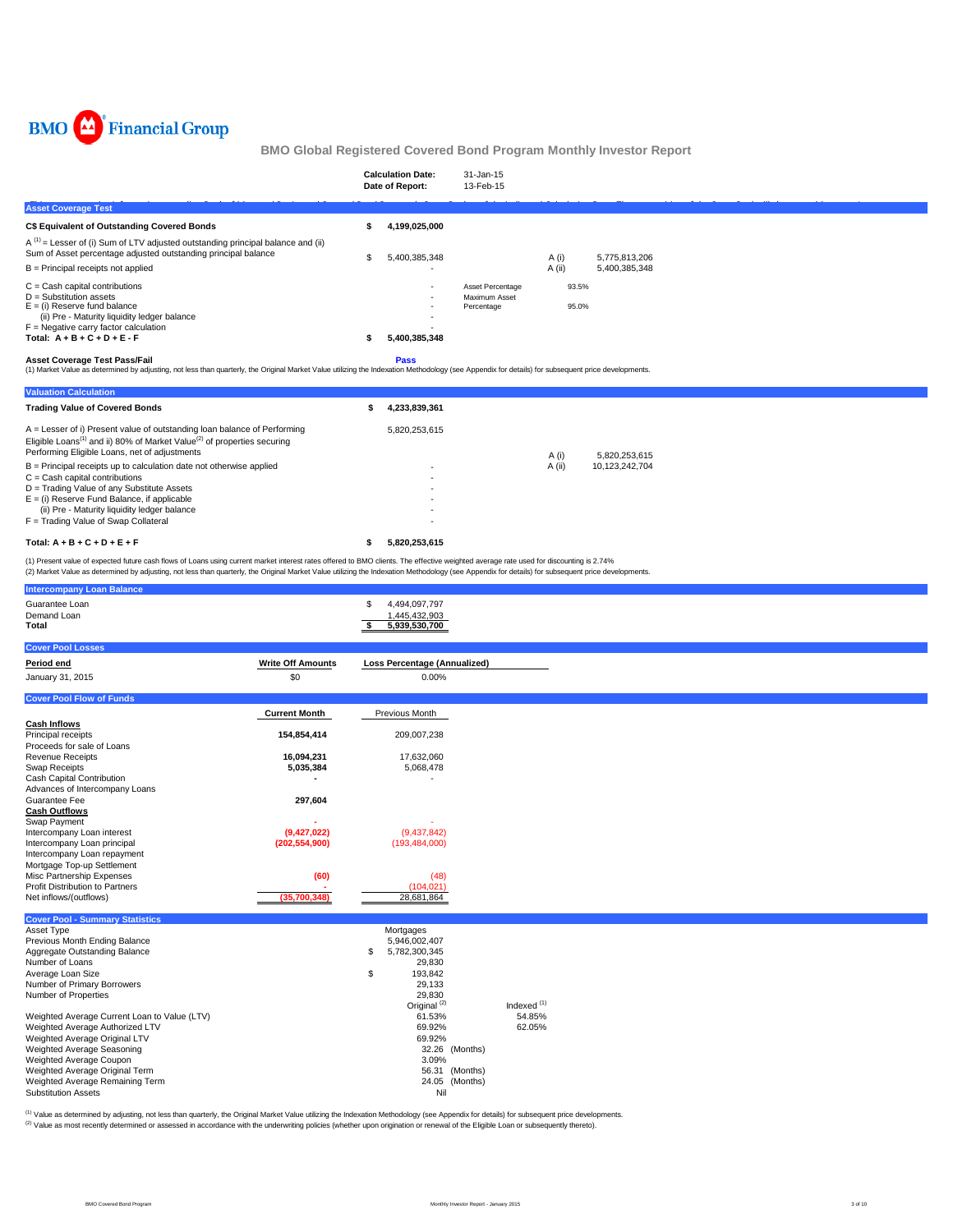

|                                                      | <b>Calculation Date:</b><br>Date of Report: | 31-Jan-15<br>13-Feb-15 |                                       |                |  |
|------------------------------------------------------|---------------------------------------------|------------------------|---------------------------------------|----------------|--|
| <b>Cover Pool - Delinquency Distribution</b>         |                                             |                        |                                       |                |  |
| <b>Aging Summary</b>                                 | Number of Loans                             | Percentage             | <b>Principal Balance</b>              | Percentage     |  |
| Current and less than 30 days past due               | 29,734                                      | 99.68                  | \$<br>5,761,026,465                   | 99.63          |  |
| 30 - 59 days past due                                | 48                                          | 0.16                   | \$<br>10,399,563                      | 0.18           |  |
| 60 - 89 days past due                                | 21                                          | 0.07                   | \$<br>4,387,178                       | 0.08           |  |
| 90 or more days past due<br><b>Grand Total</b>       | 27<br>29,830                                | 0.09<br>100.00         | S<br>6,487,139<br>\$<br>5,782,300,345 | 0.11<br>100.00 |  |
|                                                      |                                             |                        |                                       |                |  |
| <b>Cover Pool - Provincial Distribution</b>          |                                             |                        |                                       |                |  |
| Province                                             | Number of Loans                             | Percentage             | <b>Principal Balance</b>              | Percentage     |  |
| Alberta                                              | 3,463                                       | 11.61                  | \$<br>763,373,462                     | 13.20          |  |
| <b>British Columbia</b>                              | 3,387                                       | 11.35                  | \$<br>810,653,671                     | 14.02          |  |
| Manitoba                                             | 534                                         | 1.79                   | \$<br>80,542,885<br>\$                | 1.39           |  |
| New Brunswick<br>Newfoundland                        | 600<br>758                                  | 2.01<br>2.54           | 68,259,555<br>\$                      | 1.18           |  |
| Northwest Territories & Nunavut                      |                                             | $\sim$                 | 114,245,693<br>\$                     | 1.98           |  |
| Nova Scotia                                          | 1,060                                       | 3.55                   | \$<br>164,280,877                     | 2.84           |  |
| Ontario                                              | 12,677                                      | 42.50                  | \$<br>2,555,780,050                   | 44.20          |  |
| Prince Edward Island                                 | 195                                         | 0.65                   | \$<br>25,596,095                      | 0.44           |  |
| Quebec                                               | 6,553                                       | 21.97                  | \$<br>1,097,230,390                   | 18.98          |  |
| Saskatchewan                                         | 603                                         | 2.02                   | $\ddot{\$}$<br>102,337,667            | 1.77           |  |
| <b>Yukon Territories</b>                             |                                             |                        | \$                                    |                |  |
| <b>Grand Total</b>                                   | 29,830                                      | 100.00                 | 5,782,300,345<br>\$                   | 100.00         |  |
| <b>Cover Pool - Credit Score Distribution</b>        |                                             |                        |                                       |                |  |
| <b>Credit Score</b>                                  | Number of Loans                             | Percentage             | <b>Principal Balance</b>              | Percentage     |  |
| Less than 600 or Unavailable                         | 669                                         | 2.24                   | \$<br>117,311,721                     | 2.03           |  |
| $600 - 650$                                          | 1,067                                       | 3.58                   | \$<br>227,288,934                     | 3.93           |  |
| 651 - 700                                            | 3,159                                       | 10.59                  | \$<br>682,372,981                     | 11.80          |  |
| 701 - 750                                            | 6,592                                       | 22.10                  | \$<br>1,414,262,094                   | 24.46          |  |
| 751 - 800                                            | 11,976                                      | 40.15                  | \$<br>2,327,487,799                   | 40.25          |  |
| 801 and Above                                        | 6,367                                       | 21.34                  | 1,013,576,816<br>\$                   | 17.53          |  |
| <b>Grand Total</b>                                   | 29,830                                      | 100.00                 | \$<br>5,782,300,345                   | 100.00         |  |
| <b>Cover Pool - Rate Type Distribution</b>           |                                             |                        |                                       |                |  |
| <b>Rate Type</b>                                     | Number of Loans                             | Percentage             | <b>Principal Balance</b>              | Percentage     |  |
| Fixed                                                | 27,006                                      | 90.53                  | 5, 141, 625, 995<br>\$                | 88.92          |  |
| Variable                                             | 2,824                                       | 9.47                   | 640,674,350<br>-\$                    | 11.08          |  |
| <b>Grand Total</b>                                   | 29,830                                      | 100.00                 | \$<br>5,782,300,345                   | 100.00         |  |
| <b>Cover Pool - Mortgage Asset Type Distribution</b> |                                             |                        |                                       |                |  |
| <b>Mortgage Asset Type</b>                           | <b>Number of Loans</b>                      | Percentage             | <b>Principal Balance</b>              | Percentage     |  |
| <b>Conventional Amortizing Mortgages</b>             | 29,830                                      | 100.00                 | -\$<br>5,782,300,345                  | 100.00         |  |
| <b>Grand Total</b>                                   | 29,830                                      | 100.00                 | \$<br>5,782,300,345                   | 100.00         |  |
|                                                      |                                             |                        |                                       |                |  |
| <b>Cover Pool - Occupancy Type Distribution</b>      |                                             |                        |                                       |                |  |
| <b>Occupancy Type</b>                                | Number of Loans                             | Percentage             | <b>Principal Balance</b>              | Percentage     |  |
| Owner Occupied                                       | 24,882                                      | 83.41                  | \$<br>4,702,582,067                   | 81.33          |  |
| Non-Owner Occupied                                   | 4,948                                       | 16.59                  | 1,079,718,278<br>\$                   | 18.67          |  |
| <b>Grand Total</b>                                   | 29,830                                      | 100.00                 | 5,782,300,345<br>\$                   | 100.00         |  |
| <b>Cover Pool - Mortgage Rate Distribution</b>       |                                             |                        |                                       |                |  |
|                                                      |                                             |                        |                                       |                |  |
| Mortgage Rate (%)<br>Less than 1.00                  | <b>Number of Loans</b>                      | Percentage             | <b>Principal Balance</b><br>\$        | Percentage     |  |
| $1.00 - 3.99$                                        | 28.643                                      | 96.02                  | 5,629,506,896                         | 97.36          |  |
| $4.00 - 4.49$                                        | 879                                         | 2.95                   | \$<br>\$<br>112,883,462               | 1.95           |  |
| $4.50 - 4.99$                                        | 227                                         | 0.76                   | \$<br>28,639,077                      | 0.50           |  |
| $5.00 - 5.49$                                        | 68                                          | 0.23                   | \$<br>9,932,983                       | 0.17           |  |
| $5.50 - 5.99$                                        | 13                                          | 0.04                   | \$<br>1,337,926                       | 0.02           |  |
| $6.00 - 6.49$                                        |                                             |                        | S                                     |                |  |
| $6.50 - 6.99$                                        |                                             |                        | S                                     |                |  |
| $7.00 - 7.49$                                        |                                             |                        | -S                                    |                |  |
| $7.50 - 7.99$                                        |                                             |                        | \$                                    |                |  |
| 8.00 and Above                                       |                                             |                        |                                       |                |  |
| <b>Grand Total</b>                                   | 29,830                                      | 100.00                 | 5,782,300,345<br>\$                   | 100.00         |  |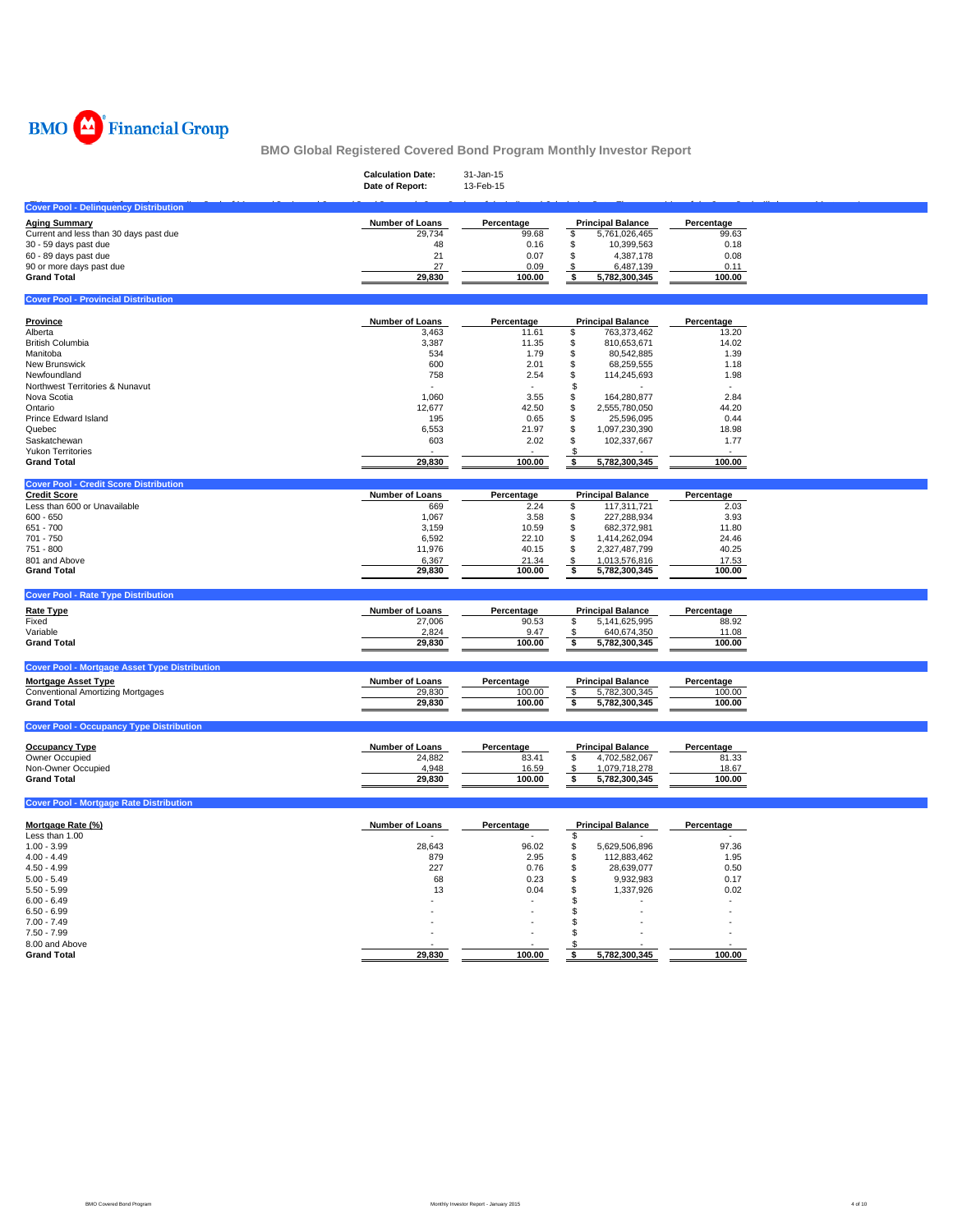

|                                           | <b>Calculation Date:</b><br>Date of Report: | 31-Jan-15<br>13-Feb-15 |                          |            |  |
|-------------------------------------------|---------------------------------------------|------------------------|--------------------------|------------|--|
| Cover Pool - Indexed LTV Distribution (1) |                                             |                        |                          |            |  |
| Indexed LTV (%)                           | <b>Number of Loans</b>                      | Percentage             | <b>Principal Balance</b> | Percentage |  |
| 20.00 and Below                           | 3,552                                       | 11.91                  | 225,969,465              | 3.91       |  |
| $20.01 - 25.00$                           | 1,521                                       | 5.10                   | 162,917,106              | 2.82       |  |
| 25.01 - 30.00                             | 1,656                                       | 5.55                   | 214,773,468              | 3.71       |  |
| $30.01 - 35.00$                           | 1,762                                       | 5.91                   | 258,652,569              | 4.47       |  |
| $35.01 - 40.00$                           | 1,637                                       | 5.49                   | 268,983,821              | 4.65       |  |
| $40.01 - 45.00$                           | 1,690                                       | 5.67                   | 305,597,154              | 5.29       |  |
| $45.01 - 50.00$                           | 1,780                                       | 5.97                   | 365,160,221              | 6.32       |  |
| $50.01 - 55.00$                           | 1,959                                       | 6.57                   | 450,704,393              | 7.79       |  |
| $55.01 - 60.00$                           | 2,443                                       | 8.19                   | 608,916,989              | 10.53      |  |
| $60.01 - 65.00$                           | 3,454                                       | 11.58                  | 891,096,425              | 15.41      |  |
| 65.01 - 70.00                             | 5,662                                       | 18.98                  | 1,369,048,493            | 23.68      |  |
| 70.01 - 75.00                             | 2,215                                       | 7.43                   | 533,469,330              | 9.23       |  |
| 75.01 - 80.00                             | 499                                         | 1.67                   | 127,010,911              | 2.20       |  |
| 80.01 and Above                           | $\overline{\phantom{a}}$                    | $\sim$                 |                          | $\sim$     |  |
| <b>Grand Total</b>                        | 29,830                                      | 100.00                 | 5,782,300,345            | 100.00     |  |

<sup>(1)</sup> Value as determined by adjusting, not less than quarterly, the Original Market Value utilizing the Indexation Methodology (see Appendix for details) for subsequent price developments.

| <b>Cover Pool - Remaining Term Distribution</b> |                        |                          |    |                          |            |
|-------------------------------------------------|------------------------|--------------------------|----|--------------------------|------------|
| <b>Months to Maturity</b>                       | <b>Number of Loans</b> | Percentage               |    | <b>Principal Balance</b> | Percentage |
| Less than 12                                    | 7.130                  | 23.90                    |    | 1.218.105.188            | 21.07      |
| $12 - 17$                                       | 3.053                  | 10.23                    | ъ  | 559,294,491              | 9.67       |
| $18 - 24$                                       | 1.943                  | 6.51                     |    | 401.738.189              | 6.95       |
| $25 - 30$                                       | 6.414                  | 21.50                    | \$ | 1.245.717.215            | 21.54      |
| $31 - 36$                                       | 10.301                 | 34.53                    | \$ | 2.179.271.023            | 37.69      |
| $37 - 42$                                       | 931                    | 3.12                     | S. | 168.495.361              | 2.91       |
| $43 - 48$                                       | 58                     | 0.19                     |    | 9,678,877                | 0.17       |
| $49 - 54$                                       | ۰.                     | $\overline{\phantom{a}}$ |    |                          |            |
| $55 - 60$                                       |                        | $\overline{\phantom{a}}$ |    |                          |            |
| $61 - 63$                                       |                        | $\overline{\phantom{a}}$ |    | ۰                        |            |
| 72 and Above                                    |                        |                          |    |                          |            |
| <b>Grand Total</b>                              | 29.830                 | 100.00                   |    | 5,782,300,345            | 100.00     |

#### **Cover Pool - Remaining Principal Balance Distribution**

| <b>Remaining Principal Balance (CS)</b> | <b>Number of Loans</b> | Percentage | <b>Principal Balance</b> | Percentage |
|-----------------------------------------|------------------------|------------|--------------------------|------------|
| 99,999 and Below                        | 7.539                  | 25.27      | 475.432.594              | 8.22       |
| 100.000 - 199.999                       | 11.143                 | 37.36      | 1.657.900.253            | 28.67      |
| 200.000 - 299.999                       | 6,634                  | 22.24      | 1,616,473,436            | 27.96      |
| 300.000 - 399.999                       | 2,551                  | 8.55       | 870.105.276              | 15.05      |
| 400.000 - 499.999                       | 976                    | 3.27       | 432.634.742              | 7.48       |
| 500.000 - 599.999                       | 450                    | 1.51       | 244.086.014              | 4.22       |
| 600.000 - 699.999                       | 187                    | 0.63       | 119.996.390              | 2.08       |
| 700.000 - 799.999                       | 116                    | 0.39       | 86.356.958               | 1.49       |
| 800.000 - 899.999                       | 62                     | 0.21       | 52.952.576               | 0.92       |
| $900.000 - 999.999$                     | 37                     | 0.12       | 34.667.394               | 0.60       |
| 1.000.000 - 1.499.999                   | 93                     | 0.31       | 110.688.705              | 1.91       |
| 1.500.000 - 2.000.000                   | 28                     | 0.09       | 48.184.378               | 0.83       |
| 2.000.000 - 3.000.000                   | 14                     | 0.05       | 32.821.628               | 0.57       |
| 3,000,000 and Above                     |                        |            |                          |            |
|                                         | 29.830                 | 100.00     | 5.782.300.345            | 100.00     |

| <b>Cover Pool - Property Type Distribution</b> |                 |            |                          |            |
|------------------------------------------------|-----------------|------------|--------------------------|------------|
| <b>Property Type</b>                           | Number of Loans | Percentage | <b>Principal Balance</b> | Percentage |
| Condominium                                    | 4,822           | 16.16      | 828.493.996              | 14.33      |
| Multi-Residential                              | 1.645           | 5.51       | 385.997.992              | 6.68       |
| Single Family                                  | 21.599          | 72.41      | 4.236.032.578            | 73.26      |
| Townhouse                                      | .764            | 5.91       | 331.775.779              | 5.74       |
| <b>Grand Total</b>                             | 29.830          | 100.00     | 5.782.300.345            | 100.00     |

*Note: Percentages and totals in the above tables may not add exactly due to rounding.*

## **Cover Pool - Indexed LTV and Delinquency Distribution by Province <b>7**

|                             |                 | <b>Aging Summary</b>                                |             |  |                           |  |                           |  |                             |  |             |  |
|-----------------------------|-----------------|-----------------------------------------------------|-------------|--|---------------------------|--|---------------------------|--|-----------------------------|--|-------------|--|
| Province<br>Indexed LTV (%) |                 | <b>Current and</b><br>less than 30<br>days past due |             |  | 30 to 59<br>days past due |  | 60 to 89<br>days past due |  | 90 or more<br>days past due |  | Total       |  |
| Alberta                     | 20.00 and Below | \$                                                  | 25,211,648  |  |                           |  |                           |  |                             |  | 25,211,648  |  |
|                             | $20.01 - 25$    | \$                                                  | 19.266.449  |  |                           |  |                           |  |                             |  | 19,266,449  |  |
|                             | $25.01 - 30$    |                                                     | 24.548.668  |  |                           |  |                           |  |                             |  | 24.548.668  |  |
|                             | $30.01 - 35$    |                                                     | 27.213.302  |  |                           |  | -                         |  |                             |  | 27,213,302  |  |
|                             | $35.01 - 40$    |                                                     | 33.842.611  |  |                           |  | -                         |  |                             |  | 33,842,611  |  |
|                             | $40.01 - 45$    |                                                     | 39.797.381  |  |                           |  |                           |  |                             |  | 39.797.381  |  |
|                             | $45.01 - 50$    |                                                     | 52.187.137  |  | 676,484                   |  |                           |  | 152,875                     |  | 53,016,495  |  |
|                             | $50.01 - 55$    |                                                     | 67,661,377  |  |                           |  |                           |  |                             |  | 67,661,377  |  |
|                             | $55.01 - 60$    |                                                     | 99.463.749  |  | 138,890                   |  | $\sim$                    |  | 550.308                     |  | 100,152,948 |  |
|                             | $60.01 - 65$    |                                                     | 169.066.308 |  | 144,289                   |  | $\sim$                    |  |                             |  | 169.210.597 |  |
|                             | $65.01 - 70$    |                                                     | 184.871.687 |  |                           |  |                           |  | $\overline{\phantom{a}}$    |  | 184,871,687 |  |
|                             | $70.01 - 75$    |                                                     | 18,580,299  |  |                           |  |                           |  |                             |  | 18,580,299  |  |
|                             | $75.01 - 80$    |                                                     |             |  |                           |  |                           |  |                             |  |             |  |
|                             | 80.01 and Above |                                                     |             |  |                           |  |                           |  |                             |  |             |  |
|                             |                 |                                                     | 761,710,617 |  | 959,663                   |  |                           |  | 703,183                     |  | 763,373,462 |  |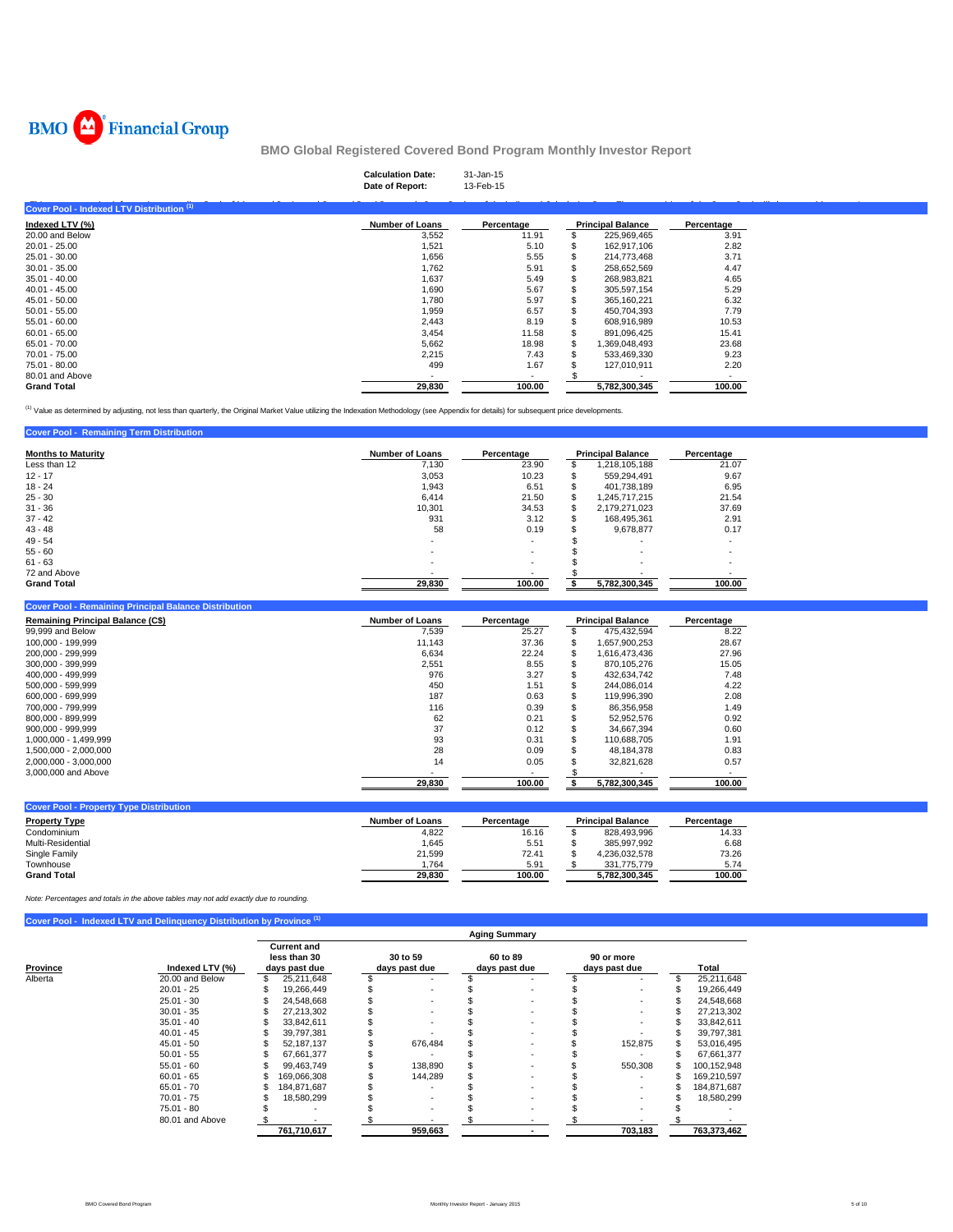

| <b>Calculation Date:</b> | 31-Jan-15 |
|--------------------------|-----------|
| Date of Report:          | 13-Feb-15 |

|                                     |                                    |                                      |                           | <b>Aging Summary</b> |                               |                                      |
|-------------------------------------|------------------------------------|--------------------------------------|---------------------------|----------------------|-------------------------------|--------------------------------------|
|                                     |                                    | <b>Current and</b>                   |                           |                      |                               |                                      |
|                                     |                                    | less than 30                         | 30 to 59<br>days past due | 60 to 89             | 90 or more                    | Total                                |
| <b>Province</b><br>British Columbia | Indexed LTV (%)<br>20.00 and Below | days past due<br>S<br>43,837,072     | \$                        | days past due<br>\$  | days past due<br>\$<br>77,829 | \$<br>43,914,901                     |
|                                     | $20.01 - 25$                       | \$<br>30,668,726                     | \$                        | \$                   | \$                            | \$<br>30,668,726                     |
|                                     | $25.01 - 30$                       | \$<br>35,210,538                     | \$                        | \$                   | \$                            | \$<br>35,210,538                     |
|                                     | $30.01 - 35$                       | \$<br>43,925,767                     | \$<br>501,699             | \$                   | \$                            | \$<br>44,427,466                     |
|                                     | $35.01 - 40$                       | \$<br>40,825,151                     | \$                        | \$                   | \$<br>127,578                 | \$<br>40,952,729                     |
|                                     | $40.01 - 45$                       | \$<br>45,205,703                     | \$                        | \$<br>238,888        | \$                            | S<br>45,444,591                      |
|                                     | $45.01 - 50$                       | \$<br>58,059,292                     | \$                        | \$                   | \$                            | S<br>58,059,292                      |
|                                     | $50.01 - 55$                       | \$<br>80,160,773                     | \$<br>559,642             | \$                   | \$<br>655,291                 | 81,375,707<br>\$                     |
|                                     | $55.01 - 60$                       | \$<br>74,049,392                     | \$<br>486,788             | \$                   | \$                            | S<br>74,536,179                      |
|                                     | $60.01 - 65$                       | \$<br>105,362,121                    | \$                        | \$                   | \$                            | S<br>105,362,121                     |
|                                     | $65.01 - 70$                       | \$<br>177,732,440                    | \$<br>1,111,218           | \$                   | \$                            | \$<br>178,843,659                    |
|                                     | $70.01 - 75$                       | \$<br>62,156,559                     | \$<br>436,087             | \$                   | \$<br>512,169                 | S<br>63,104,816                      |
|                                     | 75.01 - 80                         | \$<br>8,752,948                      | \$                        | \$                   | \$                            | 8,752,948<br>S                       |
|                                     | 80.01 and Above                    | \$                                   | \$                        | \$                   | \$                            |                                      |
|                                     |                                    | 805,946,482                          | 3,095,434                 | 238,888              | 1,372,867                     | 810,653,671                          |
|                                     |                                    |                                      |                           | <b>Aging Summary</b> |                               |                                      |
|                                     |                                    | <b>Current and</b>                   |                           |                      |                               |                                      |
| Province                            | Indexed LTV (%)                    | less than 30                         | 30 to 59<br>days past due | 60 to 89             | 90 or more                    | Total                                |
| Manitoba                            | 20.00 and Below                    | days past due<br>\$<br>2,727,949     | \$                        | days past due<br>\$  | days past due<br>\$           | \$<br>2,727,949                      |
|                                     | $20.01 - 25$                       | \$<br>2,428,347                      | \$                        | \$                   | \$                            | \$<br>2,428,347                      |
|                                     | $25.01 - 30$                       | \$<br>3,474,113                      | \$                        | \$                   | \$                            | \$<br>3,474,113                      |
|                                     | $30.01 - 35$                       | \$<br>3,027,108                      | \$                        | \$                   | \$                            | \$<br>3,027,108                      |
|                                     | $35.01 - 40$                       | \$<br>3,270,847                      | \$                        | \$                   | \$                            | \$<br>3,270,847                      |
|                                     | $40.01 - 45$                       | \$<br>3,136,073                      | \$                        | \$                   | \$                            | \$<br>3,136,073                      |
|                                     | $45.01 - 50$                       | \$<br>5,230,728                      | \$                        | \$                   | \$                            | \$<br>5,230,728                      |
|                                     | $50.01 - 55$                       | \$<br>6,897,783                      | \$                        | \$                   | \$                            | \$<br>6,897,783                      |
|                                     | $55.01 - 60$                       | \$<br>6,448,292                      | \$                        | \$                   | \$                            | \$<br>6,448,292                      |
|                                     | $60.01 - 65$                       | \$<br>9,253,498                      | \$                        | \$                   | \$                            | \$<br>9,253,498                      |
|                                     | $65.01 - 70$                       | \$<br>14,511,711                     | \$                        | \$                   | \$                            | \$<br>14,511,711                     |
|                                     | 70.01 - 75                         | \$<br>19,958,635                     | \$                        | \$<br>177,801        | \$                            | \$<br>20,136,436                     |
|                                     | 75.01 - 80                         | \$                                   | \$                        | \$                   | \$                            | \$                                   |
|                                     | 80.01 and Above                    | \$                                   | \$                        | \$                   | \$                            | \$                                   |
|                                     |                                    | 80,365,083                           |                           | 177,801              |                               | 80,542,885                           |
|                                     |                                    |                                      |                           | <b>Aging Summary</b> |                               |                                      |
|                                     |                                    | <b>Current and</b><br>less than 30   | 30 to 59                  | 60 to 89             | 90 or more                    |                                      |
| <b>Province</b>                     | Indexed LTV (%)                    | days past due                        | days past due             | days past due        | days past due                 | Total                                |
| New Brunswick                       | 20.00 and Below                    | \$<br>2,805,283                      | \$                        | \$                   | \$                            | \$<br>2,805,283                      |
|                                     | $20.01 - 25$                       | \$<br>1,306,639                      | \$                        | \$                   | \$                            | \$<br>1,306,639                      |
|                                     | $25.01 - 30$                       | \$<br>1,744,776                      | \$                        | \$                   | \$                            | \$<br>1,744,776                      |
|                                     | $30.01 - 35$                       | \$<br>2,484,427                      | \$                        | \$<br>67,874         | \$<br>48,568                  | \$<br>2,600,869                      |
|                                     | $35.01 - 40$                       | \$<br>3,058,562                      | \$                        | \$                   | \$                            | \$<br>3,058,562                      |
|                                     | $40.01 - 45$                       | \$<br>3,784,132                      | \$                        | \$                   | \$                            | \$<br>3,784,132                      |
|                                     | $45.01 - 50$                       | \$<br>3,581,866                      | \$                        | \$                   | \$                            | \$<br>3,581,866                      |
|                                     | $50.01 - 55$                       | \$<br>4,543,570                      | \$                        | \$                   | \$                            | \$<br>4,543,570                      |
|                                     | $55.01 - 60$                       | \$<br>4,896,325                      | \$<br>\$                  | \$<br>\$             | \$<br>\$                      | \$<br>4,896,325                      |
|                                     | $60.01 - 65$<br>65.01 - 70         | \$<br>11,997,211<br>\$<br>25,195,638 | \$<br>201,786             | 174,577<br>\$        | \$                            | \$<br>12,171,789<br>\$<br>25,397,423 |
|                                     | $70.01 - 75$                       | \$<br>2,219,305                      | \$                        | \$<br>149,014        | \$                            | \$<br>2,368,319                      |
|                                     | 75.01 - 80                         | \$                                   | \$                        | \$                   | \$                            | \$                                   |
|                                     | 80.01 and Above                    | -\$                                  | \$                        | \$                   | S                             | \$                                   |
|                                     |                                    | 67,617,735                           | 201,786                   | 391,466              | 48,568                        | 68,259,555                           |
|                                     |                                    |                                      |                           | <b>Aging Summary</b> |                               |                                      |
|                                     |                                    | <b>Current and</b>                   |                           |                      |                               |                                      |
|                                     |                                    | less than 30                         | 30 to 59                  | 60 to 89             | 90 or more                    |                                      |
| <u>Province</u>                     | Indexed LTV (%)                    | days past due                        | aays past aut             | aays past au         | aays past au                  | <u>Total</u>                         |
| Newfoundland                        | 20.00 and Below<br>$20.01 - 25$    | \$<br>1,769,117<br>1,258,530<br>\$   | \$<br>\$                  | \$<br>\$             | \$<br>\$                      | \$<br>1,769,117<br>\$<br>1,258,530   |
|                                     | $25.01 - 30$                       | 2,939,148<br>\$                      | \$                        | \$                   | \$                            | \$<br>2,939,148                      |
|                                     | $30.01 - 35$                       | \$<br>2,763,634                      | \$                        | \$                   | \$                            | \$<br>2,763,634                      |
|                                     | $35.01 - 40$                       | \$<br>3,299,057                      | \$                        | \$                   | \$                            | \$<br>3,299,057                      |
|                                     | $40.01 - 45$                       | \$<br>3,381,713                      | \$<br>173,063             | \$                   | \$                            | 3,554,776<br>\$                      |
|                                     |                                    | \$<br>5,031,319                      | \$                        | \$                   | \$                            | \$<br>5,031,319                      |
|                                     |                                    |                                      |                           |                      |                               | \$<br>7,537,590                      |
|                                     | $45.01 - 50$                       | \$                                   |                           | \$                   |                               |                                      |
|                                     | $50.01 - 55$<br>$55.01 - 60$       | 7,375,576<br>9,727,105<br>\$         | \$<br>\$                  | \$                   | \$<br>162,014<br>\$           | 9,727,105<br>\$                      |
|                                     | $60.01 - 65$                       | \$<br>11,971,819                     | \$<br>127,324             | \$                   | \$                            | \$<br>12,099,143                     |
|                                     | $65.01 - 70$                       | \$<br>54,667,733                     | \$                        | \$                   | \$                            | \$<br>54,667,733                     |
|                                     | $70.01 - 75$                       | 9,598,539<br>\$                      | \$                        | \$                   | \$                            | 9,598,539<br>\$                      |
|                                     | $75.01 - 80$                       | \$                                   | \$                        | \$                   | \$                            | \$                                   |
|                                     | 80.01 and Above                    | \$<br>113,783,292                    | \$<br>300,387             | \$                   | \$<br>162,014                 | \$<br>114,245,693                    |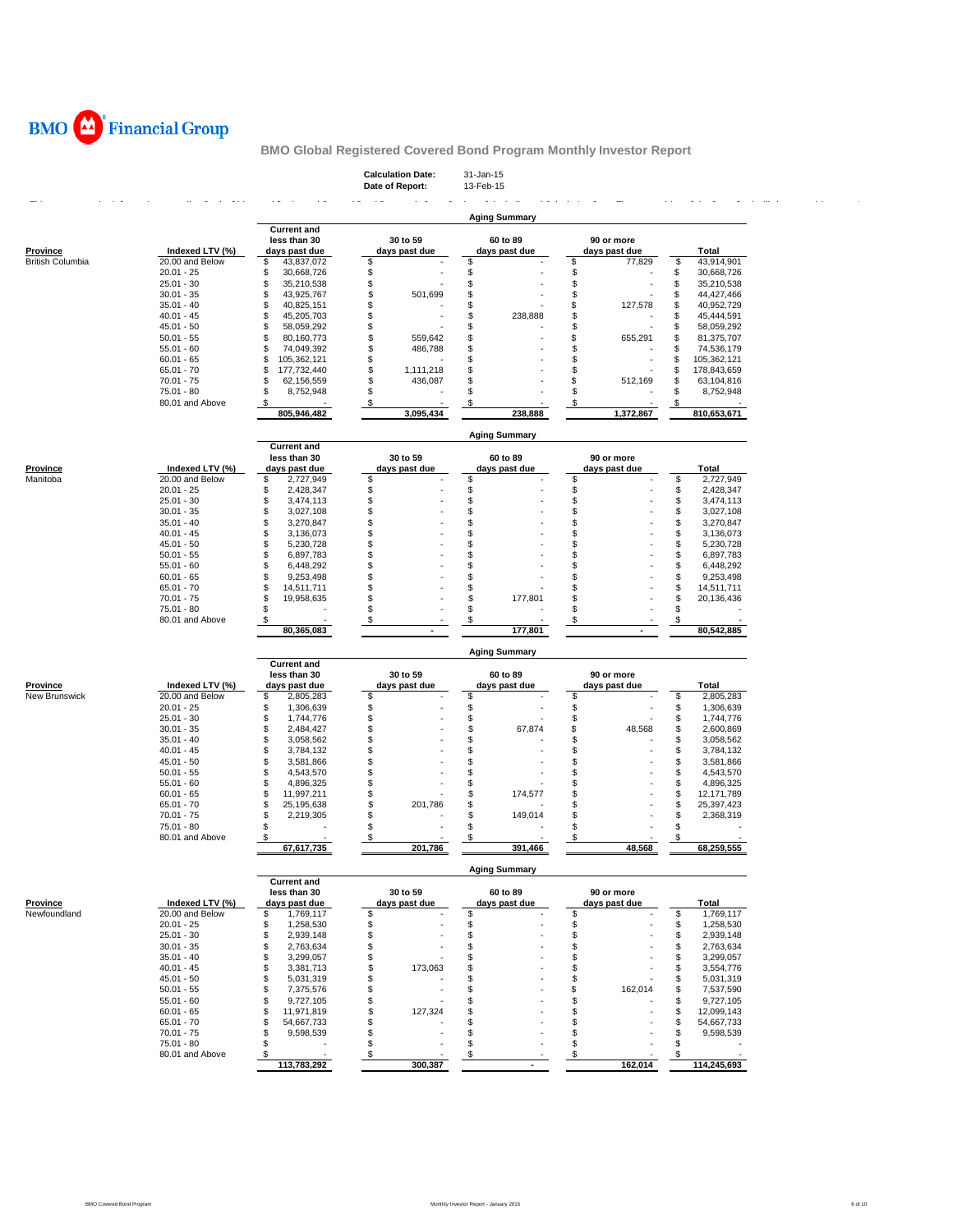

|                       |                                 |                                            | <b>Calculation Date:</b><br>Date of Report: | 31-Jan-15<br>13-Feb-15    |                             |                                    |
|-----------------------|---------------------------------|--------------------------------------------|---------------------------------------------|---------------------------|-----------------------------|------------------------------------|
|                       |                                 |                                            |                                             | <b>Aging Summary</b>      |                             | $\sim$                             |
|                       |                                 | <b>Current and</b>                         |                                             |                           |                             |                                    |
| <b>Province</b>       | Indexed LTV (%)                 | less than 30<br>days past due              | 30 to 59<br>days past due                   | 60 to 89<br>days past due | 90 or more<br>days past due | Total                              |
| Northwest Territories | 20.00 and Below                 | \$                                         | \$                                          | \$                        | \$                          | \$                                 |
|                       | $20.01 - 25$                    | \$                                         | \$                                          | \$                        | \$                          | \$                                 |
|                       | $25.01 - 30$                    | \$                                         | \$                                          | \$                        | \$                          | \$                                 |
|                       | $30.01 - 35$                    | S                                          | \$                                          | \$                        | S                           | \$                                 |
|                       | $35.01 - 40$                    | S                                          | \$                                          | S                         | S                           | S                                  |
|                       | $40.01 - 45$                    | S.                                         | \$                                          | S                         | S                           | S                                  |
|                       | $45.01 - 50$                    | S                                          | \$                                          | S                         | S                           | \$                                 |
|                       | $50.01 - 55$                    | S.                                         | \$                                          | S                         | S                           | S                                  |
|                       | $55.01 - 60$                    | S                                          | \$                                          | S                         | S                           | s                                  |
|                       | $60.01 - 65$                    | S.                                         | \$                                          | S.                        | S                           |                                    |
|                       | $65.01 - 70$                    | S                                          | \$                                          | S                         | S                           | s                                  |
|                       | $70.01 - 75$                    | \$                                         | \$                                          | \$                        | \$                          | S                                  |
|                       | $75.01 - 80$<br>80.01 and Above | S.                                         | \$                                          | S.                        | \$                          | S                                  |
|                       |                                 | S<br>\$                                    | $\boldsymbol{\mathsf{s}}$<br>\$             | S<br>\$                   | S<br>\$                     | s<br>\$                            |
|                       |                                 |                                            |                                             |                           |                             |                                    |
|                       |                                 |                                            |                                             | <b>Aging Summary</b>      |                             |                                    |
|                       |                                 | <b>Current and</b>                         |                                             |                           |                             |                                    |
|                       |                                 | less than 30                               | 30 to 59                                    | 60 to 89                  | 90 or more                  |                                    |
| Province              | Indexed LTV (%)                 | days past due                              | days past due                               | days past due             | days past due               | Total                              |
| Nova Scotia           | 20.00 and Below                 | S<br>3,335,516                             | \$                                          | \$                        | \$                          | \$<br>3,335,516                    |
|                       | $20.01 - 25$                    | 2,613,218<br>S                             | \$                                          | S                         | \$                          | \$<br>2,613,218                    |
|                       | $25.01 - 30$                    | 5,117,046<br>S                             | \$                                          | S                         | S                           | \$<br>5,117,046                    |
|                       | $30.01 - 35$                    | 4,536,540<br>\$                            | \$<br>\$                                    | S                         | \$                          | \$<br>4,536,540                    |
|                       | $35.01 - 40$<br>$40.01 - 45$    | \$<br>5,433,782<br>8,109,864<br>S          | \$                                          | S<br>S                    | \$<br>S                     | \$<br>5,433,782<br>\$<br>8,109,864 |
|                       | $45.01 - 50$                    | 6,529,929<br>S                             | \$                                          | \$                        | S                           | \$<br>6,529,929                    |
|                       | $50.01 - 55$                    | 9,613,235<br>S                             | \$                                          | S.                        | \$                          | \$<br>9,613,235                    |
|                       | $55.01 - 60$                    | 11,362,420<br>S                            | S<br>114,613                                | S                         | S                           | \$<br>11,477,033                   |
|                       | $60.01 - 65$                    | 16,720,297<br>S                            | \$                                          | S                         | S                           | \$<br>16,720,297                   |
|                       | $65.01 - 70$                    | S<br>40,480,577                            | \$                                          | S                         | S                           | \$<br>40,480,577                   |
|                       | $70.01 - 75$                    | 35,184,526<br>S                            | \$                                          | S                         | \$                          | \$<br>35,184,526                   |
|                       | $75.01 - 80$                    | 15,129,315<br>S                            | \$                                          | S.                        | S                           | \$<br>15,129,315                   |
|                       | 80.01 and Above                 | S                                          | \$                                          | S                         | S                           | \$                                 |
|                       |                                 | 164,166,265                                | 114,613                                     |                           |                             | 164,280,877                        |
|                       |                                 |                                            |                                             | <b>Aging Summary</b>      |                             |                                    |
|                       |                                 | <b>Current and</b>                         |                                             |                           |                             |                                    |
|                       |                                 | less than 30                               | 30 to 59                                    | 60 to 89                  | 90 or more                  |                                    |
| <b>Province</b>       | Indexed LTV (%)                 | days past due                              | days past due                               | days past due             | days past due               | Total                              |
| Nunavut               | 20.00 and Below                 | \$                                         | \$                                          | \$                        | \$                          | \$                                 |
|                       | $20.01 - 25$                    | \$                                         | \$                                          | \$                        | \$                          | \$                                 |
|                       | $25.01 - 30$                    | \$                                         | \$                                          | \$                        | \$                          | \$                                 |
|                       | $30.01 - 35$                    | S                                          | \$                                          | S                         | S                           | \$                                 |
|                       | $35.01 - 40$                    | S                                          | \$                                          | S                         | S                           | Ŝ                                  |
|                       | $40.01 - 45$                    | S.                                         | \$                                          | S                         | S                           | s                                  |
|                       | $45.01 - 50$                    | S.<br>S.                                   | \$<br>\$.                                   | S<br>\$                   | S<br>S                      | S<br>\$                            |
|                       | $50.01 - 55$<br>$55.01 - 60$    | S.                                         | \$                                          | S                         | S                           | S                                  |
|                       | $60.01 - 65$                    | S                                          | \$                                          | S                         | S                           | \$                                 |
|                       | $65.01 - 70$                    | S.                                         | \$                                          | S.                        | £.                          | S                                  |
|                       | $70.01 - 75$                    | S.                                         | \$                                          | S                         | S                           | S                                  |
|                       | $75.01 - 80$                    | S                                          | \$                                          | S                         | £.                          | \$                                 |
|                       | 80.01 and Above                 | s                                          | S                                           |                           |                             |                                    |
|                       |                                 | \$                                         | \$                                          | s                         |                             | \$                                 |
|                       |                                 |                                            |                                             |                           |                             |                                    |
|                       |                                 | <b>Current and</b>                         |                                             | <b>Aging Summary</b>      |                             |                                    |
|                       |                                 | less than 30                               | 30 to 59                                    | 60 to 89                  | 90 or more                  |                                    |
| Province              | Indexed LTV (%)                 | days past due                              | days past due                               | days past due             | days past due               | Total                              |
| Ontario               | 20.00 and Below                 | \$112,606,222                              | \$<br>96,852                                | \$                        | \$<br>26,836                | \$<br>112,729,910                  |
|                       | $20.01 - 25$                    | \$<br>80,141,602                           | \$                                          | \$                        | \$                          | \$<br>80,141,602                   |
|                       | $25.01 - 30$                    | \$<br>110,496,274                          | \$                                          | \$                        | \$                          | \$<br>110,496,274                  |
|                       | $30.01 - 35$                    | \$<br>131,899,370                          | \$                                          | S                         | \$                          | \$<br>131,899,370                  |
|                       | $35.01 - 40$                    | \$<br>135,308,052                          | \$                                          | \$                        | \$                          | \$<br>135,308,052                  |
|                       | $40.01 - 45$                    | \$<br>144,010,621                          | \$                                          | \$                        | \$                          | \$<br>144,010,621                  |
|                       | $45.01 - 50$                    | \$<br>173,942,753                          | \$<br>234,812                               | \$                        | \$                          | \$<br>174,177,565                  |
|                       | $50.01 - 55$                    | 203,529,809<br>\$                          | \$                                          | \$                        | \$                          | \$<br>203,529,809                  |
|                       | $55.01 - 60$                    | 296,109,323<br>\$                          | \$<br>343,571                               | 90,162<br>\$              | \$                          | \$<br>296,543,056                  |
|                       | $60.01 - 65$                    | \$<br>434,184,809                          | \$<br>1,153,430                             | \$<br>366,846             | \$<br>210,700               | \$<br>435,915,784                  |
|                       | $65.01 - 70$                    | \$<br>625,196,503                          | \$<br>794,372                               | \$<br>74,713              | \$                          | \$<br>626,065,587                  |
|                       | $70.01 - 75$                    | 97,049,271<br>\$                           | \$                                          | \$                        | \$                          | \$<br>97,049,271                   |
|                       | $75.01 - 80$                    | \$<br>7,576,757                            | \$                                          | \$                        | \$<br>336,393               | \$<br>7,913,150<br>\$              |
|                       | 80.01 and Above                 | $\boldsymbol{\mathsf{S}}$<br>2,552,051,364 | $\boldsymbol{\mathsf{S}}$<br>2,623,037      | \$<br>531,720             | \$<br>573,929               | 2,555,780,050                      |
|                       |                                 |                                            |                                             |                           |                             |                                    |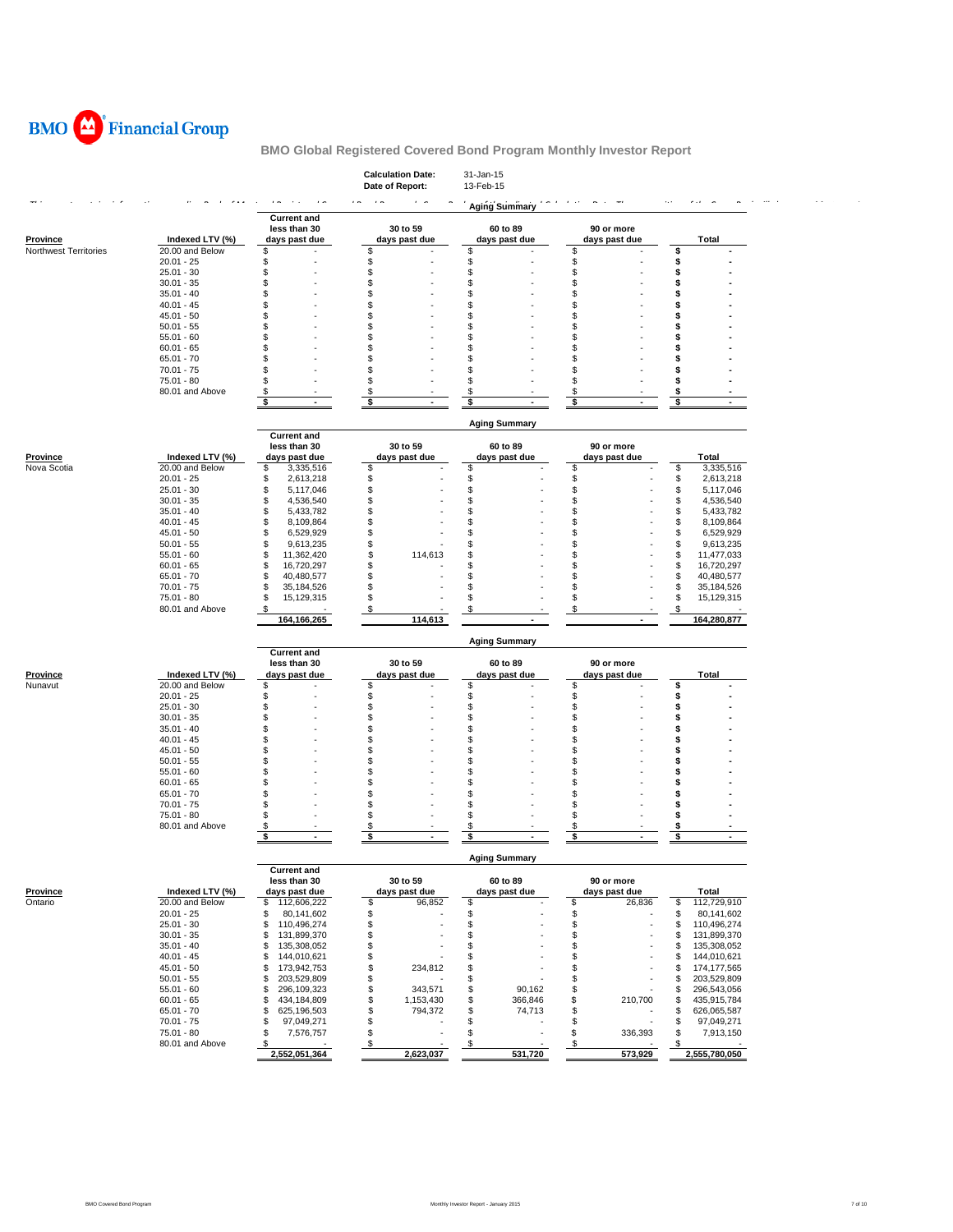

|                          |                                    |                                       | <b>Calculation Date:</b><br>Date of Report: | 31-Jan-15<br>13-Feb-15         |                                |                                       |
|--------------------------|------------------------------------|---------------------------------------|---------------------------------------------|--------------------------------|--------------------------------|---------------------------------------|
|                          |                                    |                                       |                                             | <b>Aging Summary</b>           |                                |                                       |
|                          |                                    | <b>Current and</b><br>less than 30    | 30 to 59                                    | 60 to 89                       | 90 or more                     |                                       |
| <b>Province</b>          | Indexed LTV (%)                    | days past due                         | days past due                               | days past due                  | days past due                  | Total                                 |
| Prince Edward Island     | 20.00 and Below                    | \$<br>586,314                         | \$                                          | \$                             | \$                             | 586,314<br>\$                         |
|                          | $20.01 - 25$                       | \$<br>743,584                         | \$<br>\$                                    | \$<br>\$                       | \$<br>\$                       | \$<br>743,584                         |
|                          | $25.01 - 30$<br>$30.01 - 35$       | \$<br>129,118<br>\$<br>1,008,615      | \$                                          | S                              | \$                             | \$<br>129,118<br>\$<br>1,008,615      |
|                          | $35.01 - 40$                       | \$<br>884,561                         | \$                                          | S                              | S                              | \$<br>884,561                         |
|                          | $40.01 - 45$                       | \$<br>1,329,037                       | \$                                          | S                              | S                              | \$<br>1,329,037                       |
|                          | $45.01 - 50$                       | \$<br>690,702                         | \$                                          | S                              | \$                             | \$<br>690,702                         |
|                          | $50.01 - 55$                       | \$<br>1,323,722                       | \$                                          | S                              | S                              | \$<br>1,323,722                       |
|                          | $55.01 - 60$                       | \$<br>3,665,557                       | \$                                          | S                              | S                              | \$<br>3,665,557                       |
|                          | $60.01 - 65$                       | \$<br>3,441,649                       | \$                                          | S                              | S                              | \$<br>3,441,649                       |
|                          | $65.01 - 70$<br>$70.01 - 75$       | \$<br>10,517,325<br>\$<br>1,275,911   | \$<br>\$.                                   | S<br>\$                        | S<br>\$                        | \$<br>10,517,325<br>\$<br>1,275,911   |
|                          | $75.01 - 80$                       | \$                                    | \$.                                         | \$                             | S                              | \$                                    |
|                          | 80.01 and Above                    | -\$                                   | \$                                          | S                              | S                              | \$                                    |
|                          |                                    | 25,596,095                            |                                             |                                |                                | 25,596,095                            |
|                          |                                    |                                       |                                             | <b>Aging Summary</b>           |                                |                                       |
|                          |                                    | <b>Current and</b>                    |                                             |                                |                                |                                       |
|                          |                                    | less than 30                          | 30 to 59                                    | 60 to 89                       | 90 or more                     |                                       |
| Province<br>Quebec       | Indexed LTV (%)<br>20.00 and Below | days past due<br>\$<br>30,658,966     | days past due<br>\$                         | days past due<br>\$            | days past due<br>\$            | Total<br>\$<br>30,658,966             |
|                          | $20.01 - 25$                       | \$<br>22,082,978                      | 160,956<br>\$                               | \$                             | \$<br>101,332                  | \$<br>22,345,266                      |
|                          | $25.01 - 30$                       | \$<br>28,616,486                      | \$                                          | \$                             | S                              | \$<br>28,616,486                      |
|                          | $30.01 - 35$                       | \$<br>36,963,120                      | \$<br>203,393                               | \$                             | \$                             | \$<br>37,166,513                      |
|                          | $35.01 - 40$                       | \$<br>38,912,757                      | \$<br>178,318                               | \$<br>294,504                  | \$                             | \$<br>39,385,579                      |
|                          | $40.01 - 45$                       | \$<br>50,108,142                      | \$<br>86,919                                | \$                             | \$<br>89,226                   | \$<br>50,284,288                      |
|                          | $45.01 - 50$                       | \$<br>52,639,844                      | \$<br>154,470                               | \$                             | \$<br>133,722                  | \$<br>52,928,036                      |
|                          | $50.01 - 55$<br>$55.01 - 60$       | \$<br>58,694,386                      | \$<br>153,948                               | \$                             | \$<br>251,017                  | \$<br>59,099,351                      |
|                          | $60.01 - 65$                       | \$<br>89,286,476<br>\$<br>111,094,076 | \$<br>\$<br>159,321                         | \$<br>170,778<br>\$<br>792,417 | \$<br>842,680<br>\$<br>148,753 | \$<br>90,299,934<br>\$<br>112,194,566 |
|                          | $65.01 - 70$                       | \$<br>198,362,404                     | \$                                          | \$<br>584,680                  | \$<br>214,352                  | \$<br>199, 161, 436                   |
|                          | $70.01 - 75$                       | \$<br>278,533,661                     | \$<br>396,947                               | \$<br>487,679                  | \$<br>456,186                  | \$<br>279,874,472                     |
|                          | $75.01 - 80$                       | \$<br>91,797,446                      | \$<br>1,538,129                             | \$<br>717,244                  | \$<br>1,162,679                | \$<br>95,215,498                      |
|                          | 80.01 and Above                    | \$                                    | \$                                          | \$                             | S                              | \$                                    |
|                          |                                    |                                       |                                             |                                |                                |                                       |
|                          |                                    | 1,087,750,742                         | 3,032,400                                   | 3,047,302                      | 3,399,946                      | 1,097,230,390                         |
|                          |                                    | <b>Current and</b>                    |                                             | <b>Aging Summary</b>           |                                |                                       |
|                          |                                    | less than 30                          | 30 to 59                                    | 60 to 89                       | 90 or more                     |                                       |
| Province                 | Indexed LTV (%)                    | days past due                         | days past due                               | days past due                  | days past due                  | Total                                 |
| Saskatchewan             | 20.00 and Below                    | \$<br>2,229,862                       | \$                                          | \$                             | \$                             | \$<br>2,229,862                       |
|                          | $20.01 - 25$                       | \$<br>2,144,744                       | \$                                          | \$                             | \$                             | \$<br>2,144,744                       |
|                          | $25.01 - 30$                       | \$<br>2,497,301                       | \$                                          | \$                             | \$                             | \$<br>2,497,301                       |
|                          | $30.01 - 35$                       | \$<br>4,009,153                       | \$                                          | \$                             | \$                             | \$<br>4,009,153                       |
|                          | $35.01 - 40$<br>$40.01 - 45$       | \$<br>3,548,040<br>6,074,145          | \$<br>S<br>72,245                           | \$<br>S                        | \$<br>S                        | \$<br>3,548,040<br>\$                 |
|                          | $45.01 - 50$                       | \$<br>\$<br>5,914,289                 | \$                                          | \$.                            | S                              | 6,146,390<br>\$<br>5,914,289          |
|                          | $50.01 - 55$                       | \$<br>9,122,250                       | \$.                                         | \$.                            | S                              | \$<br>9,122,250                       |
|                          | $55.01 - 60$                       | \$<br>11,170,560                      | \$                                          | \$.                            | S                              | \$<br>11,170,560                      |
|                          | $60.01 - 65$                       | \$<br>14,726,980                      | \$                                          | S                              | \$                             | \$<br>14,726,980                      |
|                          | $65.01 - 70$                       | \$<br>34,304,723                      | \$.                                         | \$.                            | \$<br>226,632                  | \$<br>34,531,354                      |
|                          | $70.01 - 75$                       | \$<br>6,296,741                       | \$                                          | S                              | S                              | \$<br>6,296,741                       |
|                          | 75.01 - 80<br>80.01 and Above      | \$<br>$\sqrt{3}$                      | \$<br>\$                                    | S<br>S                         | \$<br>S                        | \$<br>\$.                             |
|                          |                                    | 102,038,790                           | 72,245                                      |                                | 226,632                        | 102,337,667                           |
|                          |                                    |                                       |                                             | <b>Aging Summary</b>           |                                |                                       |
|                          |                                    | <b>Current and</b>                    |                                             |                                |                                |                                       |
| Province                 | Indexed LTV (%)                    | less than 30<br>days past due         | 30 to 59<br>days past due                   | 60 to 89<br>days past due      | 90 or more<br>days past due    | Total                                 |
| <b>Yukon Territories</b> | 20.00 and Below                    | \$                                    | \$                                          | \$                             | \$                             | \$                                    |
|                          | $20.01 - 25$                       | \$                                    | \$                                          | \$                             | \$                             | \$                                    |
|                          | $25.01 - 30$                       | \$                                    | \$.                                         | S                              | \$.                            | s                                     |
|                          | $30.01 - 35$                       | S                                     | £.                                          | S                              | S                              | S                                     |
|                          | $35.01 - 40$                       | S                                     | S.                                          | S                              | S                              | s                                     |
|                          | $40.01 - 45$                       | \$                                    | \$.                                         | \$.                            | S                              | S                                     |
|                          | $45.01 - 50$                       | S                                     | £.<br>Я                                     | S<br>£.                        | S                              | s<br>S                                |
|                          | $50.01 - 55$                       | S<br>\$                               |                                             | £.                             | S<br>S                         | S                                     |
|                          | $55.01 - 60$<br>$60.01 - 65$       | \$                                    |                                             | \$.                            | S                              | S                                     |
|                          | $65.01 - 70$                       | S                                     |                                             | S                              | S                              | S                                     |
|                          | $70.01 - 75$                       | S                                     | £.                                          | £.                             | S                              | s                                     |
|                          | 75.01 - 80                         | S                                     | £.                                          | S                              | S                              | S                                     |
|                          | 80.01 and Above                    | \$<br>\$                              | \$<br>\$                                    | \$<br>\$                       | S<br>\$                        | s<br>\$                               |

<sup>(1)</sup> Value as determined by adjusting, not less than quarterly, the Original Market Value utilizing the Indexation Methodology (see Appendix for details) for subsequent price developments.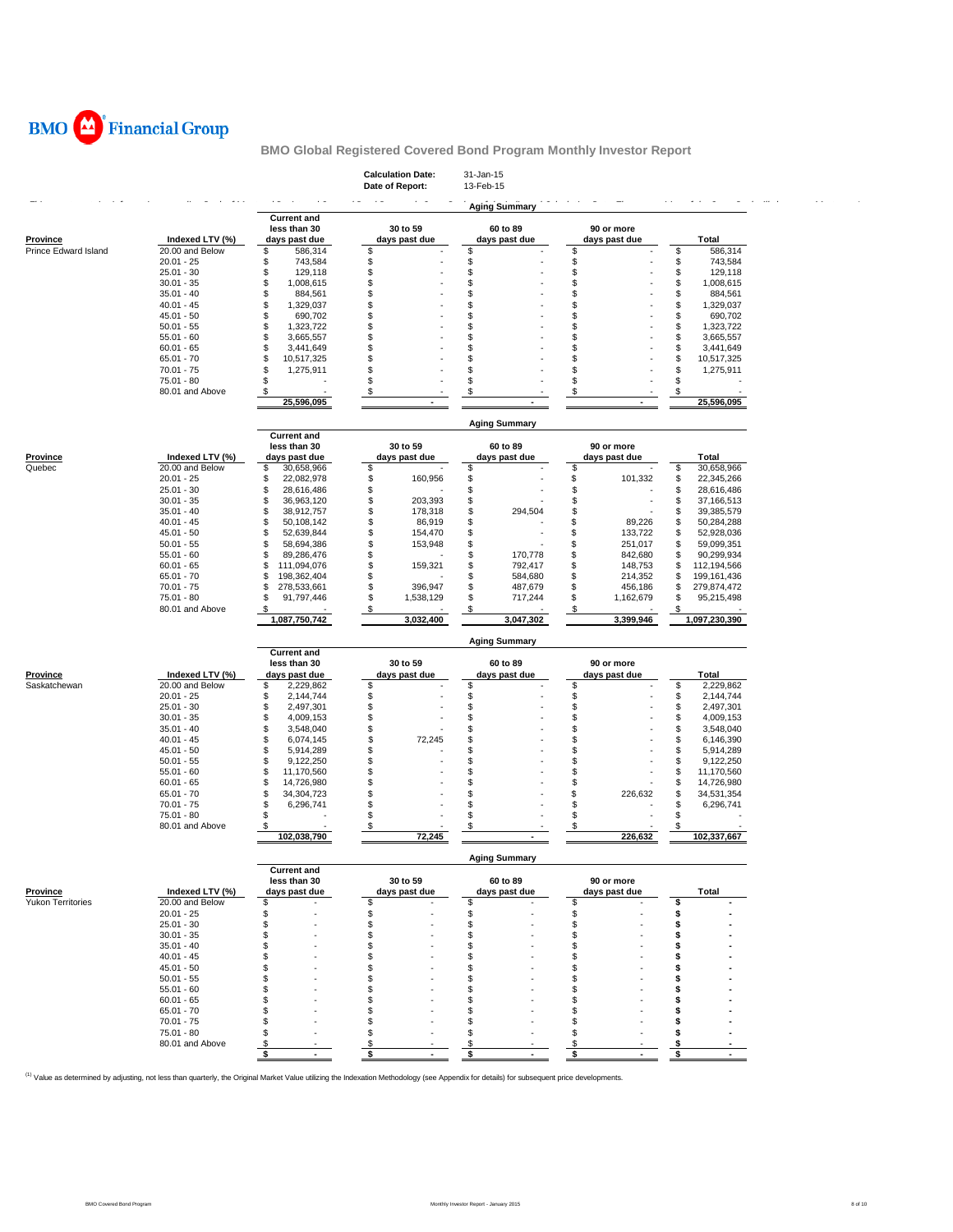

# **Calculation Date:** 31-Jan-15 **Date of Report:** 13-Feb-15

## Cover Pool - Current LTV Distribution by Credit Score<sup>(1)</sup>

|                 |             |             |     | <b>Credit Scores</b> |               |   |                 |               |               |
|-----------------|-------------|-------------|-----|----------------------|---------------|---|-----------------|---------------|---------------|
| Indexed LTV (%) | <600        | $600 - 650$ |     | 651 - 700            | 701 - 750     |   | 751 - 800       | -800          | Total         |
| 20.00 and Below | 5.365.737   | 4.044.231   |     | 10.984.088           | 28.293.990    |   | 92.546.473      | 84.734.946    | 225.969.465   |
| $20.01 - 25$    | 2.470.313   | 3.467.426   |     | 11.049.867           | 25.508.175    |   | 70.306.418      | 50.114.908    | 162.917.106   |
| $25.01 - 30$    | 4.661.209   | 5.492.485   |     | 19.921.445           | 37.170.584    |   | 85.544.793      | 61.982.952    | 214.773.468   |
| $30.01 - 35$    | 5.759.958   | 9.140.884   |     | 23.588.359           | 45.883.715    |   | 100.715.095     | 73.564.558    | 258.652.569   |
| $35.01 - 40$    | 8.083.748   | 8.911.417   |     | 32.407.497           | 51,406,027    |   | 106.121.509     | 62,053,623    | 268,983,821   |
| $40.01 - 45$    | 8.701.597   | 12.145.462  |     | 27.423.308           | 57.590.216    |   | 125.925.668     | 73.810.903    | 305.597.154   |
| $45.01 - 50$    | 6.919.790   | 18.050.288  |     | 35.619.762           | 84.360.781    | S | 151.506.286     | 68.703.313    | 365.160.221   |
| $50.01 - 55$    | 15.753.017  | 21.436.602  |     | 48.599.475           | 110.040.991   |   | 178.461.239     | 76.413.070    | 450.704.393   |
| $55.01 - 60$    | 20.018.893  | 30.151.988  |     | 72.980.021           | 155.078.184   |   | 236.722.633     | 93.965.271    | 608.916.989   |
| $60.01 - 65$    | 18.284.258  | 33.770.526  | \$. | 111.929.289          | 226.413.775   |   | 373.731.281     | 126.967.296   | 891.096.425   |
| $65.01 - 70$    | 15.577.685  | 52.249.114  |     | 188.046.134          | 390.416.915   |   | 556.030.871     | 166.727.772   | 1.369.048.493 |
| $70.01 - 75$    | 5.053.348   | 20.067.315  |     | 77.154.261           | 157.303.037   |   | 210.147.349     | 63.744.020    | 533,469,330   |
| 75.01 - 80      | 662.168     | 8.361.195   |     | 22.669.474           | 44.795.703    |   | 39.728.185      | 10.794.185    | 127.010.911   |
| 80.01 and Above |             |             |     |                      |               |   |                 |               |               |
|                 | 117.311.721 | 227.288.934 |     | 682.372.981          | 1.414.262.094 |   | \$2.327.487.799 | 1.013.576.816 | 5.782.300.345 |

(1) Market Value as determined by adjusting, not less than quarterly, the Original Market Value utilizing the Indexation Methodology (see Appendix for details) for subsequent price developments.